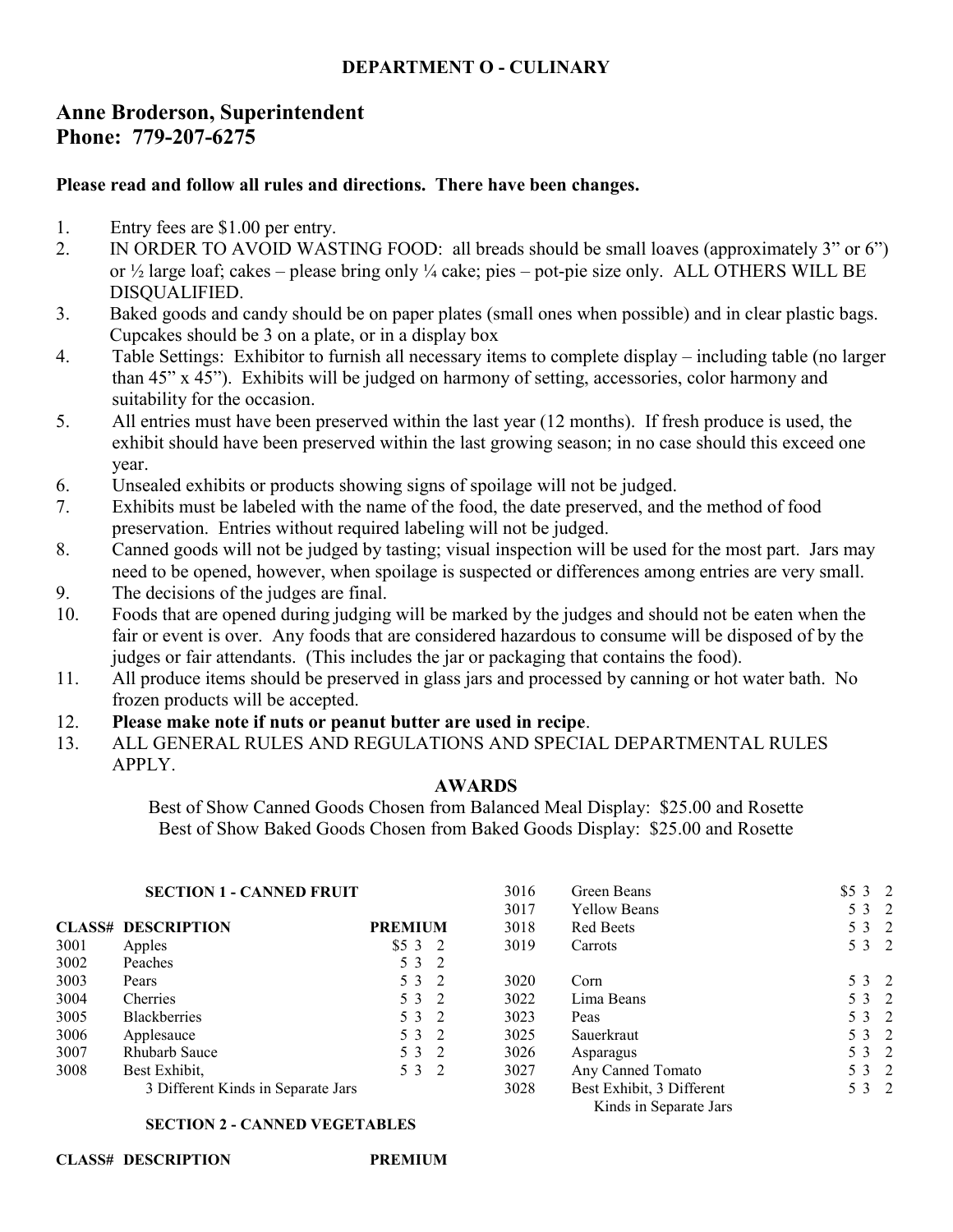#### **SECTION 3 - CANNED MEATS**

|      | <b>CLASS# DESCRIPTION</b> | <b>PREMIUM</b> |
|------|---------------------------|----------------|
| 3031 | Chicken                   | \$532          |
| 3032 | <b>Beef</b>               | 5 3 2          |
| 3033 | Pork                      | 5 3 2          |
| 3034 | Wild Game                 | 5 3 2          |

### **Department O - Culinary**

## **SECTION 4 - CANNED JUICES**

|      | <b>CLASS# DESCRIPTION</b> | <b>PREMIUM</b> |
|------|---------------------------|----------------|
| 3039 | Tomato Juice              | \$5 3 2        |
| 3040 | Grape Juice               | 532            |

### **SECTION 5 - CANNED SOUPS**

|      | <b>CLASS# DESCRIPTION</b> | <b>PREMIUM</b> |
|------|---------------------------|----------------|
| 3047 | Any Canned Soup           | \$53 2         |

### **SECTION 6 - JELLIES**

| (In Pints or Half Pints) |                               |                     |
|--------------------------|-------------------------------|---------------------|
|                          | <b>CLASS# DESCRIPTION</b>     | <b>PREMIUM</b>      |
| 3051                     | Any Syrups                    | \$5 3<br>- 2.       |
| 3052                     | Honey                         | $\mathcal{L}$<br>53 |
| 3053                     | Grape                         | 2<br>53             |
| 3055                     | Apple                         | 2<br>53             |
| 3056                     | Plum                          | 2<br>53             |
| 3057                     | Blackberry                    | $\mathcal{L}$<br>53 |
| 3058                     | Cherry                        | $\mathcal{D}$<br>53 |
| 3059                     | Red Raspberry                 | 53<br>$\mathcal{D}$ |
| 3060                     | <b>Black Raspberry</b>        | $\mathcal{L}$<br>53 |
| 3061                     | Any Other Jelly               | $\mathcal{D}$<br>53 |
| 3062                     | Best Exhibit, 3 Kinds in Jars | $\mathcal{L}$<br>3  |

### **SECTION 7 - PRESERVES**

(In Pints or Half Pints)

|      | <b>CLASS# DESCRIPTION</b> | <b>PREMIUM</b> |
|------|---------------------------|----------------|
| 3067 | Apple Butter              | \$532          |
| 3068 | Strawberry                | 5 3 2          |
| 3069 | Cherry                    | 5 3 2          |
| 3070 | Raspberry                 | 5 3 2          |
| 3071 | Any Other                 | 532            |

### **SECTION 8 - JAM**

| $9110110 - 91111$ |                           |                |
|-------------------|---------------------------|----------------|
|                   | (In Pints or Half Pints)  |                |
|                   | <b>CLASS# DESCRIPTION</b> | <b>PREMIUM</b> |
|                   | 3078 Blackberry           | \$532          |

| Blackberry |  |                                |
|------------|--|--------------------------------|
| Strawberry |  |                                |
| Peach      |  |                                |
| Raspberry  |  |                                |
|            |  | \$532<br>5 3 2<br>53 2<br>53 2 |

### **SECTION 9 – RELISHES**

|      | <b>CLASS# DESCRIPTION</b> | <b>PREMIUM</b> |
|------|---------------------------|----------------|
| 3087 | Chili Sauce               | \$532          |
| 3088 | Cucumber                  | 5 3 2          |
| 3089 | Corn                      | 5 3 2          |
| 3090 | Salsa                     | 5 3 2          |
| 3091 | Zucchini                  | 5 3 2          |
| 3092 | Spaghetti Sauce           | 53             |

### **SECTION 10 - SWEET PICKLES**

| (In Pints or Quarts) |                           |                |  |
|----------------------|---------------------------|----------------|--|
|                      | <b>CLASS# DESCRIPTION</b> | <b>PREMIUM</b> |  |
| 3096                 | <b>Beet</b>               | 53 2           |  |
| 3097                 | <b>Bread and Butter</b>   | 5 3 2          |  |
| 3098                 | Dill                      | 53 2           |  |

#### **SECTION 11- SOUR PICKLES**

|  | (In Pints or Quarts) |
|--|----------------------|
|--|----------------------|

|      | <b>CLASS# DESCRIPTION</b> | <b>PREMIUM</b> |
|------|---------------------------|----------------|
| 3104 | - Dill                    | \$532          |
| 3105 | <b>Bean</b>               | 53 2           |

#### **SECTION 12 - CANDY**

(3 Pieces on 6 inch Paper Plate)

|      | <b>CLASS# DESCRIPTION</b> | <b>PREMIUM</b> |  |
|------|---------------------------|----------------|--|
| 3119 | Fudge, 1" Square Pieces   | \$532          |  |
| 3121 | Mints                     | 53 2           |  |
| 3122 | Any Other Type of Candy   | 5 3 2          |  |

#### **SECTION 13 - PIES**

(Pot-Pie Size)

|      | <b>CLASS# DESCRIPTION</b>      | <b>PREMIUM</b> |                          |
|------|--------------------------------|----------------|--------------------------|
| 3129 | Apple – Double Crust           | $$5\,3$        | $\overline{\phantom{a}}$ |
| 3130 | Cherry - Double Crust          | 5 3 2          |                          |
| 3131 | Blueberry - Double Crust       | 5 3 2          |                          |
| 3132 | Peach - Double Crust           | 5 3 2          |                          |
| 3133 | Any Other Fruit – Double Crust | 5 3 2          |                          |
| 3134 | Dutch Apple Pie                | 5 3 2          |                          |
| 3135 | Pecan                          | 5 3            | $\overline{\phantom{a}}$ |
| 3136 | Pumpkin                        | 53             | $\overline{\phantom{a}}$ |

#### **SECTION 14 - CAKES**

(No Packaged Mixes)

|      | <b>CLASS# DESCRIPTION</b>        | <b>PREMIUM</b> |          |
|------|----------------------------------|----------------|----------|
| 3139 | Carrot                           | $$5\,3$        |          |
| 3140 | Chocolate Cupcakes, Any Icing, 3 | 53             | $\gamma$ |
| 3141 | White Cupcakes, Any Icing, 3     | 53             | $\gamma$ |
| 3142 | Fruitcake                        | 53             | $\gamma$ |
| 3143 | Angel Food Cake                  | 53             |          |
| 3144 | Any Diabetic or Sugar Free Cake  | 53             |          |

### **SECTION 15 - YEAST BREAD**

|      | <b>CLASS# DESCRIPTION</b>      | <b>PREMIUM</b>                  |
|------|--------------------------------|---------------------------------|
| 3151 | White                          | $$5\,3$                         |
| 3153 | Whole Wheat                    | 5 3<br>$\overline{\phantom{a}}$ |
| 3154 | Yeast Rolls - 3                | 5 3 2                           |
| 3155 | Cloverleaf Rolls - 3           | 5 3 2                           |
| 3156 | Cinnamon Rolls $-3$            | 532                             |
| 3157 | Coffee Cake, Frosted, 1/4 cake | 5 3                             |
| 3158 | Ethnic                         | 5 3                             |
| 3159 | Any Other Yeast Bread          | 53                              |

#### **SECTION 16 - QUICK BREADS**

|      | <b>CLASS# DESCRIPTION</b> | <b>PREMIUM</b> |
|------|---------------------------|----------------|
| 3163 | Pumpkin Bread             | \$5 3 2        |
| 3164 | Nut, No Frosting          | 5 3 2          |
| 3165 | Fruit, No Frosting        | 5 3 2          |